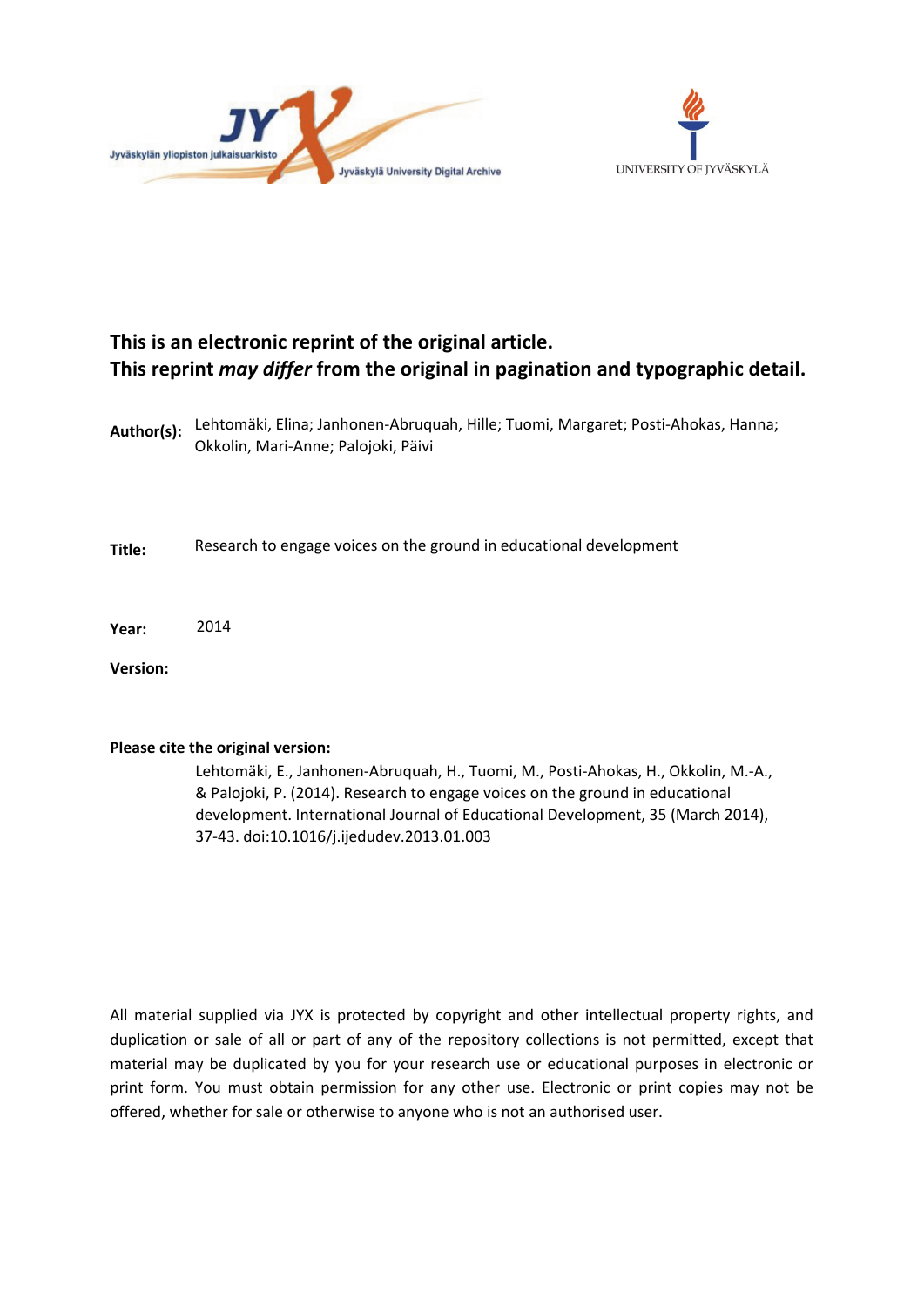## **Research to engage voices on the ground in educational development**

Lehtomäki Elina<sup>1</sup>, Janhonen-Abruquah Hille<sup>2</sup>, Tuomi Margaret T<sup>3</sup>., Okkolin Mari-Anne<sup>3</sup>, Posti-Ahokas Hanna<sup>2</sup>, Palojoki Päivi<sup>2</sup>

## **Abstract**

This paper discusses how a variety of qualitative methods could be used for investigating the engagement of the voices on the ground, where the change is expected to happen. It also reviews how qualitative research approaches involve students and teachers, the so-called "target groups" of educational development, as subjects, rather than objects. The qualitative methods are presented here for their potential in engaging the voices on the ground. Actor-centred inquiry and participatory action research consist of data collected, analysed and reported, in collaboration between researchers and the research subjects. Enabling the subjects as autonomous actors to take part in the analysis of their own learning and education provides a means to bring deeper cultural and social knowledge into the development processes. In this way research may promote ownership of educational development. Furthermore, the actors' voices are key factors in the re-definition of global, national and local educational development targets for the EFA beyond 2015.

Keywords: qualitative research, actor-centred methods, participatory action research, educational development, Education For All

## **1 Introduction**

 $\overline{a}$ 

National education policies and international cooperation are guided by international benchmarks such as the global Education For All (EFA) targets and the Millennium Development Goals (MDGs). While the set goals are both quantitative and qualitative, achievements are monitored quantitatively. What is defined as evidence of change must be broadened and deepened (Little and Green, 2009; McGrath, 2010; 2013; Okkolin et al., 2010). Qualitative analysis can add to this picture and the research approaches presented in this paper may be the complementary partners for mixed-methods to strengthen the role of research in educational development.

In education, as in social sciences in general, the trend is towards complementary views and multidimensional research. Existing research underlines that our knowledge of the complexity in educational development is still limited (see Amundsen and Wilson, 2012; McGrath, 2010) and contextualization of education is needed. Conducting research can promote sensitivity and respect for the stakeholders on the ground (Crossley, 2008; Crossley and Watson 2011). Sensitivity in the use of research findings must also be taken into consideration (Christians, 2005; Foster et al., 2012; Preece, 2013). This paper reaches beyond sensitivity to cultures and contexts by discussing how qualitative methods can be used for investigating the engagement of voices on the ground, the place

<sup>&</sup>lt;sup>1</sup> University of Jyväskylä, Finland, <u>elina.k.lehtomaki@jyu.fi</u> (corresponding author)  $\frac{2}{\pi}$  University of Helsinki. Einland, hills ienhopen ahmaveh@helsinki fi, hennepostisk

<sup>&</sup>lt;sup>2</sup> University of Helsinki, Finland, hille.janhonen-abruquah@helsinki.fi, hannapostiahokas@imap.cc, paivi.palojoki@helsinki.fi

<sup>3</sup> University of Jyväskylä, Finland, margaret.tuomi@jyu.fi, mari-anne.l.okkolin@jyu.fi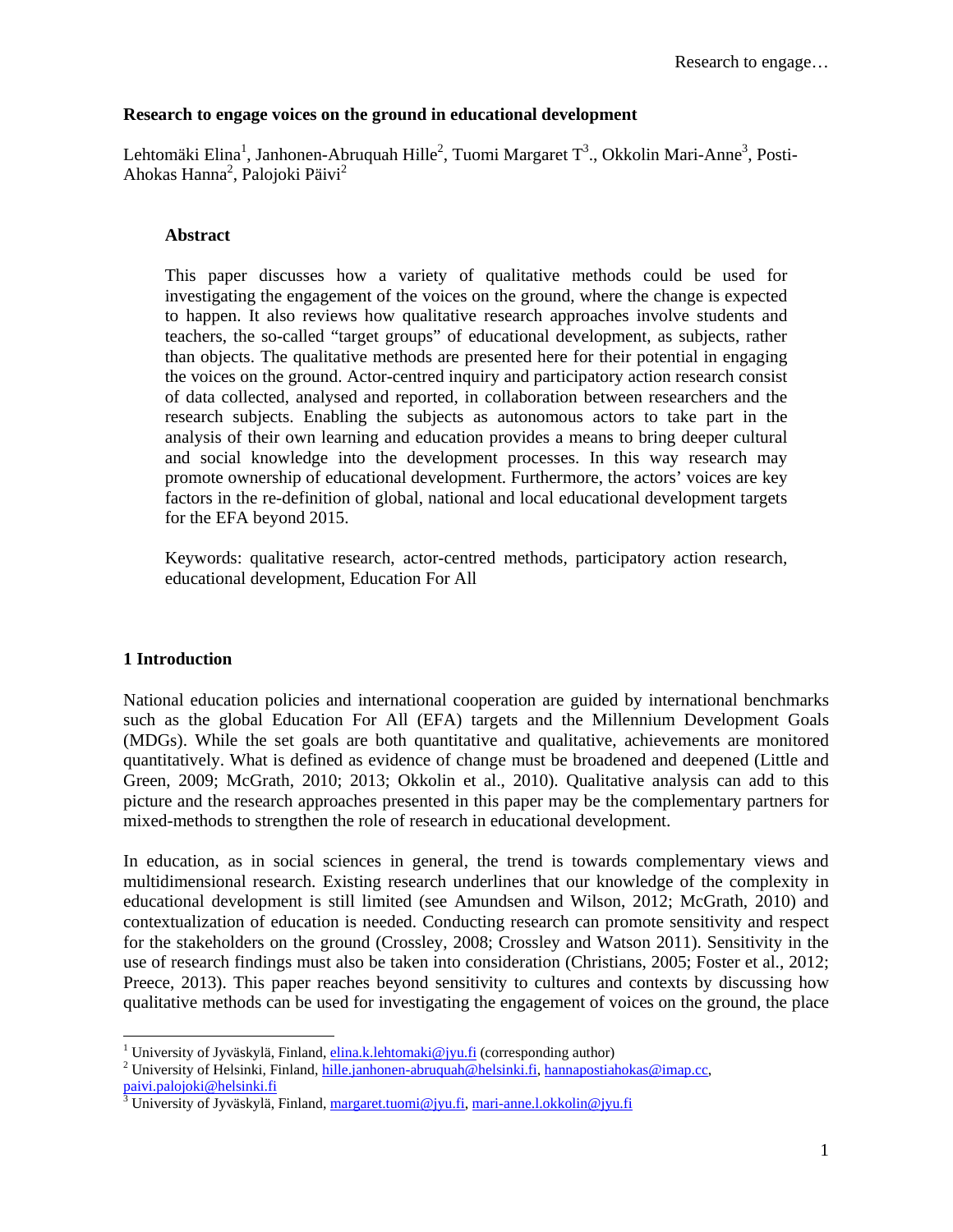where change is expected to happen. It also reviews how qualitative research approaches can involve students and teachers, the so-called target groups of educational development, as subjects, rather than objects, thereby enabling subjects, as autonomous actors, to take part in the analysis of their own learning and education. This approach provides a means to bring deeper cultural and social knowledge into the development process and promotes the ownership of educational development at the national and local beginnings.

The qualitative methods are presented here for their potential in engaging the voices on the ground. Actor-centred inquiry and participatory action research consist of data collected, analysed and reported, in collaboration between researchers and the research subjects. The actor-centred methods reviewed are empathy-based stories, visual methods and the voice-centred relational method. The two participatory action research types are consultation and the communicative engagement methods. They employ the collaboration of stakeholders in the whole research process to assess and analyse challenges to unravel complicated problems and strive for new solutions. These research methods aim to obtain both objective knowledge and subjective interpretations of participants' views for promoting change to improve their lives and, in this case, their education and the education of others. Thus, these methodologies may challenge traditional views in planning and monitoring educational progress.

## **2 Characteristics of the actor-centred and participatory action research methods presented**

Three types of actor-centred approaches and two types of actions research methods are presented here. Empathy-based stories are used to capture the contextually bound thinking of research participants. Visual methods, such as photo elicitations, employ empowering photographs, called photo voice, to reveal otherwise less obvious features of daily life and transcend the cultural barriers of participation. The voice-centred method is applied during the analytical stage of the research process to emphasise the roles of actors, both the participants and the researchers. Consultation, a non-adversarial process of synergic discussion is an instrument for determining goals at the local or national levels and the means to achieve them. Communicative research engagement is a process where researchers create a space for education dialogue to discuss and analyse a topic requiring a new solution. The draft strategy for improvement is brought to a broader stakeholder dialogue and to higher levels of the decision-making hierarchy. All incorporate those on the ground as stakeholders in the educational process.

## **2.1 Empathy-based stories**

Empathy-based stories are short, imaginary writings composed by research participants as a reaction to an introductory script provided by the researcher. The method has been developed as a modification of active role-playing for the purpose of studying the subject's interpretations of situations. This form of passive role-play is used for acquiring information on the experience and ideas embedded in narratives written by individuals. (Eskola, 1998; Eskola and Kihlström, 1988; Ginsburg, 1979.) Empathy-based stories are grounded in the narrative tradition, emphasising the two-way relationship of reality and the narrative (Suoranta, 1996; Bruner, 1987) and where narratives endow experience with meaning (Bruner, 1986). Research participants are viewed as competent members of their culture with knowledge, both explicit and tacit, of the rules that guide and evaluate situated actions (Ginsburg, 1979). Essentially, empathy-based stories aim at capturing the social and cultural engagement of the situation and the respondent self (Eskola, 1998).

In the study of educational development, empathy-based stories give access to socially and culturally bound individual perspectives and thereby help to focus the research on issues that are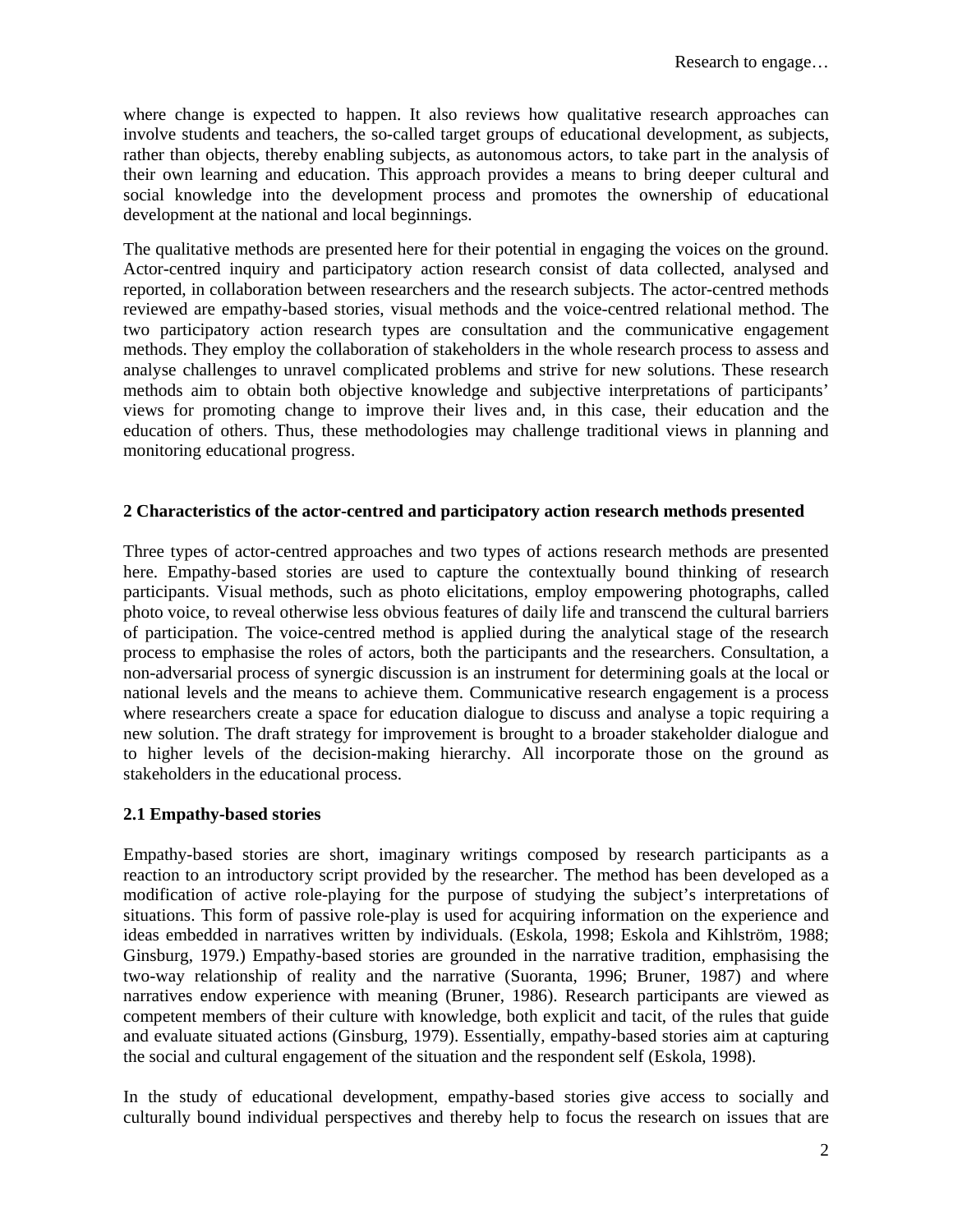relevant to the people studied. Empathy-based stories have been applied in the analysis of female students' conceptions of success in education and the social and cultural support available to female students in Tanzania (Posti-Ahokas, 2012). The introductory scripts are based on previous research and written in collaboration with Tanzanian researchers. An example of an introductory script is presented below about a young girl passing Form 5 with high grades together with two empathybased stories written by students to show how the stories generated data.

## Introductory script:

Last year, Asha passed her O-level exams with good grades and she has now started her studies on Form 5. She is happy to have made it to Form 5 because her parents have made a great effort to find the money for her education. Asha thinks studying has now become more challenging and she is struggling to pass her exams this year. Her goal is to proceed all the way up to university and become a lawyer.

Try to enter to Asha's situation and write a story on how she will manage!

## Two examples of the empathy-based stories written by the students:

*"Asha should first be confident that she can reach the place of her choice (her goal). Secondly, she should thoroughly seek her God by adhering to religious principals alongside observing discipline before her elders. Not only those, but she should also strive at all costs for accessing various books and other sources of education, while at the same time, trying to involve the like-minded colleagues whose goals are similar to those of hers. Again whenever she experiences difficulties, like in comprehending during lessons in class, she should ask her teachers or those fellow students at Form Six level. Lastly, Asha should be closely supported by her parents so as to reach her goals since parents are the pillar of life."* 

*"On my side, I advise Asha to strive with her studies since she is lucky to have parents who take great initiatives with all their heart to ensure their child pursues her studies. If she has really opted for schooling, she will really study up to university – once you have stripped your clothes for the water, you have got to bathe in it. However she should avoid allurements at school since she is a female child – she should take note on those and God will help her."* 

Empathy-based stories are useful for obtaining rich, culturally contextualized data. The issues linked to educational attainment found in the empathy-based stories were coded and further organised into categories: A) 'personal attributes and strategies' such as confidence, accessing additional information, involving like-minded colleagues, asking teachers and senior students, being courageous, avoiding allurements; and B) 'social and cultural issues' such as peer support, parental support, abuse of female students, religion. Empathy-based stories proved to be helpful in identifying critical issues from the perspective of students.

## **2.2 Visual methods: Photo elicitations, empowering photographs and photo voice**

Visual methods use the power of photography to elicit information from past and present events to build self-esteem and to act as a tool for social change. They have been used creatively in education and social science research (Emmel and Clark, 2009; Finch, 2007; Holm, 2008; Mason and Dale, 2011). Photographs were used by Kaplan and his colleagues to investigate the ethics of inclusion and exclusion (Kaplan et al., 2011). Photos can be used to create a neutral ground for the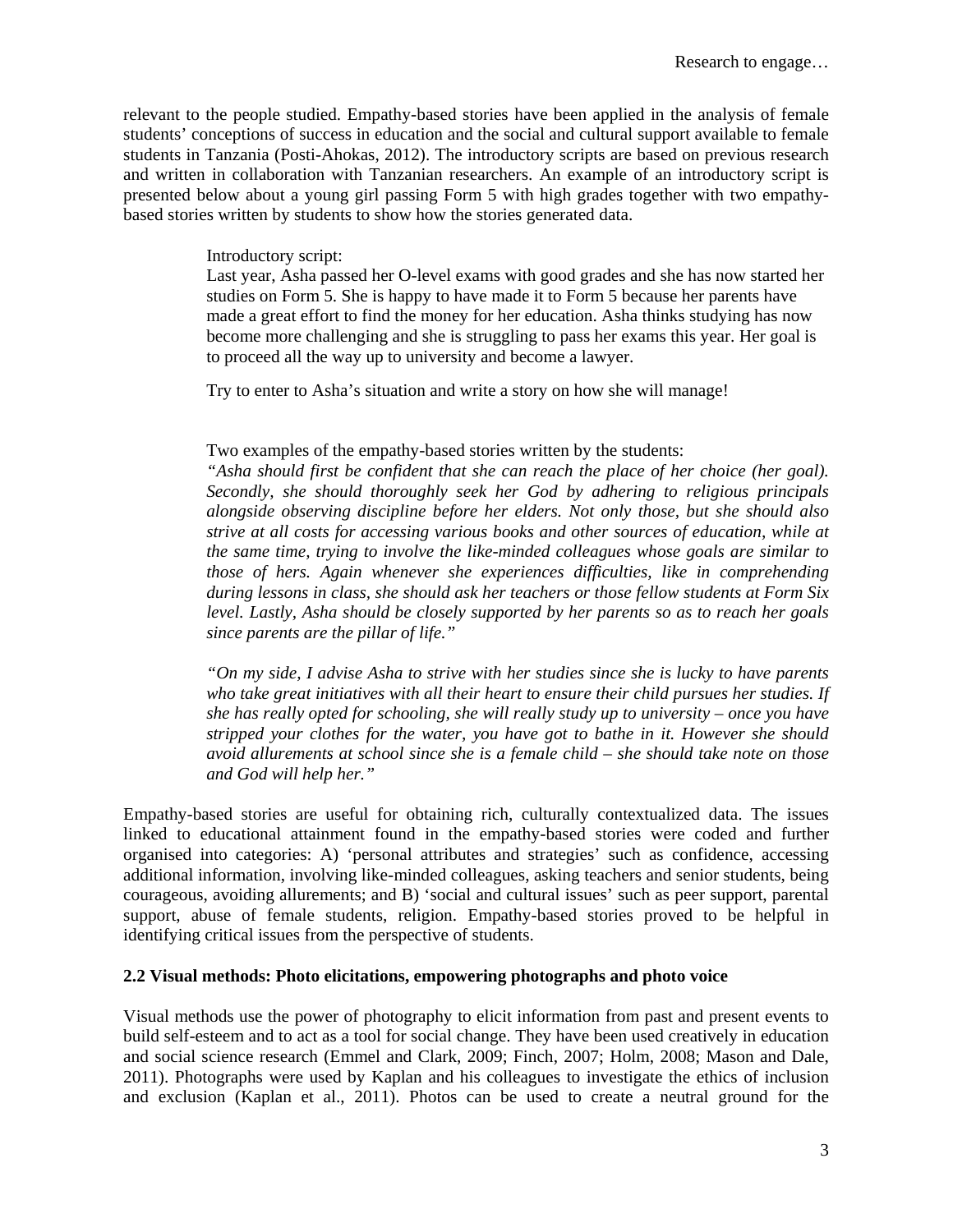stimulation of discussion without leading the participants to the direction of the preconceived notions of the researcher.

Photography is often about power, who takes pictures and who is in the pictures. PhotoVoice aims to undo the power division by providing the means for people on the ground to record their community's strengths and weaknesses and enhancing dialogue with policy makers (PhotoVoice, 2009). In research this approach changes the respondents from being research objects to active research participants. In photo elicitation a photograph is inserted into a research interview (Harper, 2002). Photographs can elicit information and evoke feelings and memories that may have not emerged in the interviews without the photographs (Gold, 2004; Twine, 2006). Photographs are not analysed as primary data, but combined with the narrations of the photos.

Photo elicitation has been used in a study of immigrant women living in Finland (Janhonen-Abruquah, 2010). The women showed photographs of their families and daily lives. Even though the respondents and the interviewer did not share a long history together, the photos became a catalyst in creating easy flowing conversations, as suggested by Ryen (2001). It was the photographs which stimulated discussion rather than the researcher's questions. The photograph narrations were analyzed in order to find social, modal and spatial dimensions of daily activities. The spatial dimensions formed seven units of activity settings: space for friendship, food, resting, childhood, caring, learning and an orderly space. Attention was also paid to the accommodative nature of activities, how women maintained traditions and adapted to Finnish life or created new activity patterns. The analysis showed the variety of activities in a structured way. Photos can assist educational research by conceptualizing the daily reality of people on the ground and identifying pathways to enable them to realize their own educational goals.

## **2.3 Voice-centred data analysis (VCR)**

The Voice-Centred Relational (VCR) method is an analytical tool that was originally developed as a "Listener's Guide" in psychology to ask and answer three interrelated questions: "Who is speaking under what circumstances?", "Who is listening?" and "What is the nature of the listener-speaker relationship?" (Brown, 1997; Byrne et al., 2007). Literally, the voices of the participants lie at the heart of the VCR method which directs the researcher to exercise intensive listening, not only during the interviews, but also while reading and interpreting the interview transcripts. Sociologists Mauthner and Doucet (1998; 2003) have built a model based on focused readings of interview transcripts. During the first reading the researcher takes into the analysis the overall story, their own reaction to the story, including their emotional and intellectual responses and pre-conceived ideas and assumptions about the story and the people involved. The second reading is about listening to how the research participants represent themselves. The third reading traces the relationships between the research participant and the "others". Finally, the fourth reading contextualises the narrative within broader social settings and structures.

The VCR method has been applied in the research of highly educated women in Tanzania (Okkolin, 2012). It proved valuable in providing a sense of experienced and perceived agency and social location and recognized the importance of their social context. Additionally, intensive listening acknowledges the relationship between the listener and the speaker, especially in respect to power, privilege and hierarchies. It creates room for reflexion and perspectives difficult to find otherwise. The following example illustrates how the method is applied when reading and interpreting interview transcripts.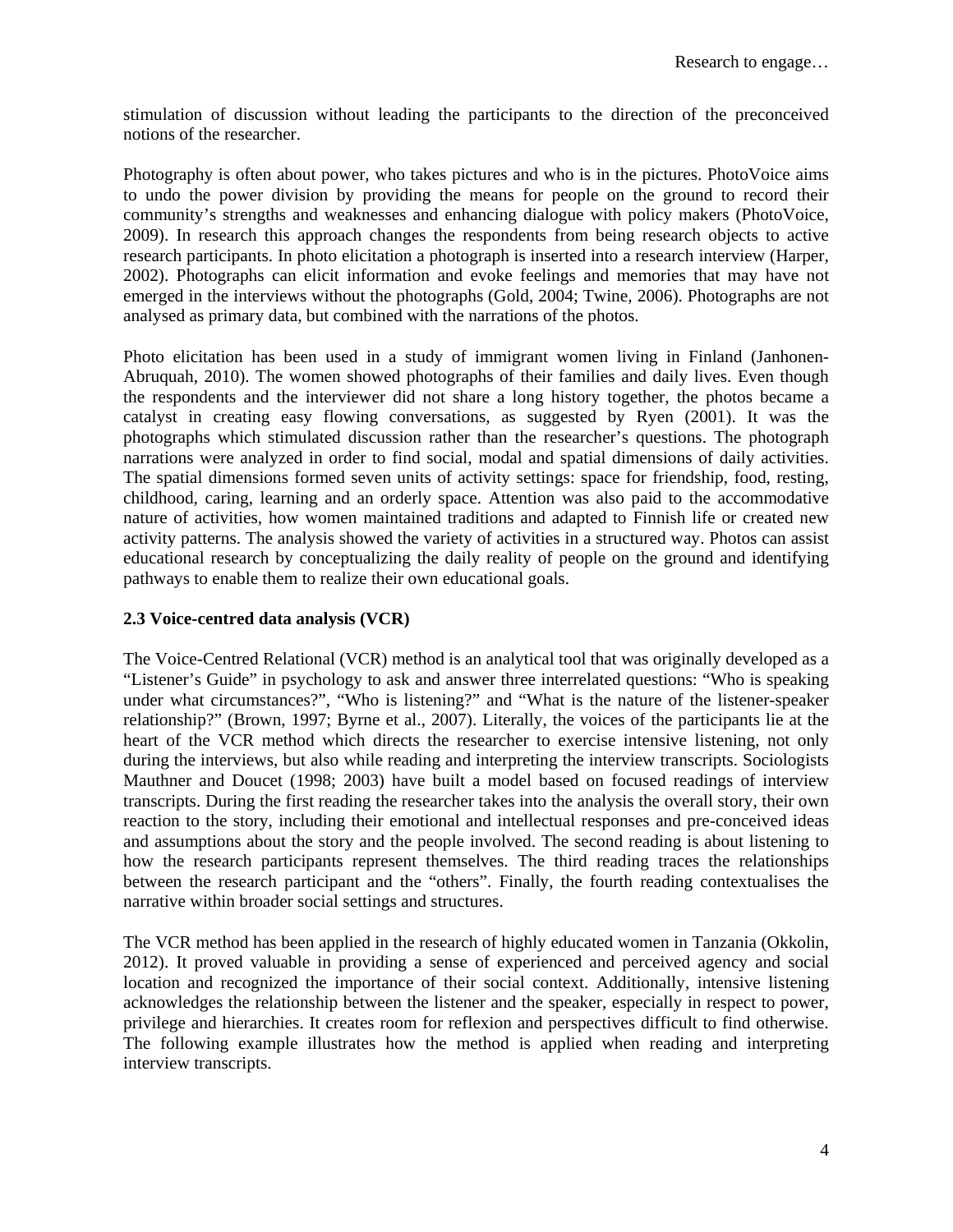"I decided to study business administration. Then I got the option to go to X University with a scholarship. It was free. I think it was the funding that most importantly guided my educational choices. My parents had no money, so what we did, was to take the first chance." (Rabia)

After the initial reading, the second iteration focuses on how Rabia represents herself. When discussing educational opportunities and choices, she expressed, "*I decided* to study business administration". The statement shows that she perceives that she made a decision by herself concerning her study plans. The third review of the interview traces the relationship between Rabia and the others, "my parents had no money, so what we did, was to *take the first chance."* The fourth reading focuses on the narrative within its broader social settings and structures, "then *I got the option* to go to X University with a scholarship. It was free. I think it was the funding that most importantly guided my educational choices". The final analysis shows that while it was Rabia's decision to pursue higher education it was the scholarship, that is, the wider social settings and structures providing an enabling opportunity which made the crucial difference in decision-making about her educational career. This multiperspective listening provides deeper contextualization of the educational career decision making processes.

## **2.4 Consultation as a Research Tool**

Consultation is a non-adversarial process of synergic discussion applied as a methodological tool for determining goals and the means to achieve them. In education research consultation has been used at a variety of levels, from classroom to the national level (Tuomi 2001/2004; Tuomi 2005). The method was applied for the improvement of pre-service teacher training to enable student teachers to meet the inevitable new challenges in their future careers and for professional development of teachers in areas not covered by their training (Tuomi, 2004; 2005). The educational stakeholders who took part in the in consultation studies over a four year period included school principals, teachers, retired teachers, teacher trainers, social workers, researchers, parents and student teachers. The participants were trained by imagining that each of them was a NASA engineer responsible for a system vital for the survival and return of a space crew in trouble in space. The astronauts could return alive only if the solution would work from all of their perspectives, such as power, oxygen or navigation, so the contribution of every engineer/stakeholder was essential in order to bring the crew home alive.

A description of the consultation process used is depicted in Figure 1. First the question or the goal was clarified by the group. Information was gathered from a wide range of sources, seeking out diverse points of view. Where necessary, advice is sought from experts outside the group. During the discussion, participants make every effort to be as frank and candid as possible, while being open to the ideas and opinions of others. Confrontation is to be avoided; ideas conflict, rather than people. When an idea was put forth, it became the property of the group, and not of any individual. The group strives for unanimity; with an agreement that if a decision is made by a majority vote, it will be supported by all. In this way, if a result of the consultation fails, the problem is in the idea itself, rather than the lack of support from its internal opponents.

During the consultation, not only was the theme discussed, but also its implementation. A list of conclusions gleaned from the consultation is given to the stakeholders for their adjustments and approval to confirm that the conclusions truly reflect the groups' consensus. Further themes are chosen based on the previous findings.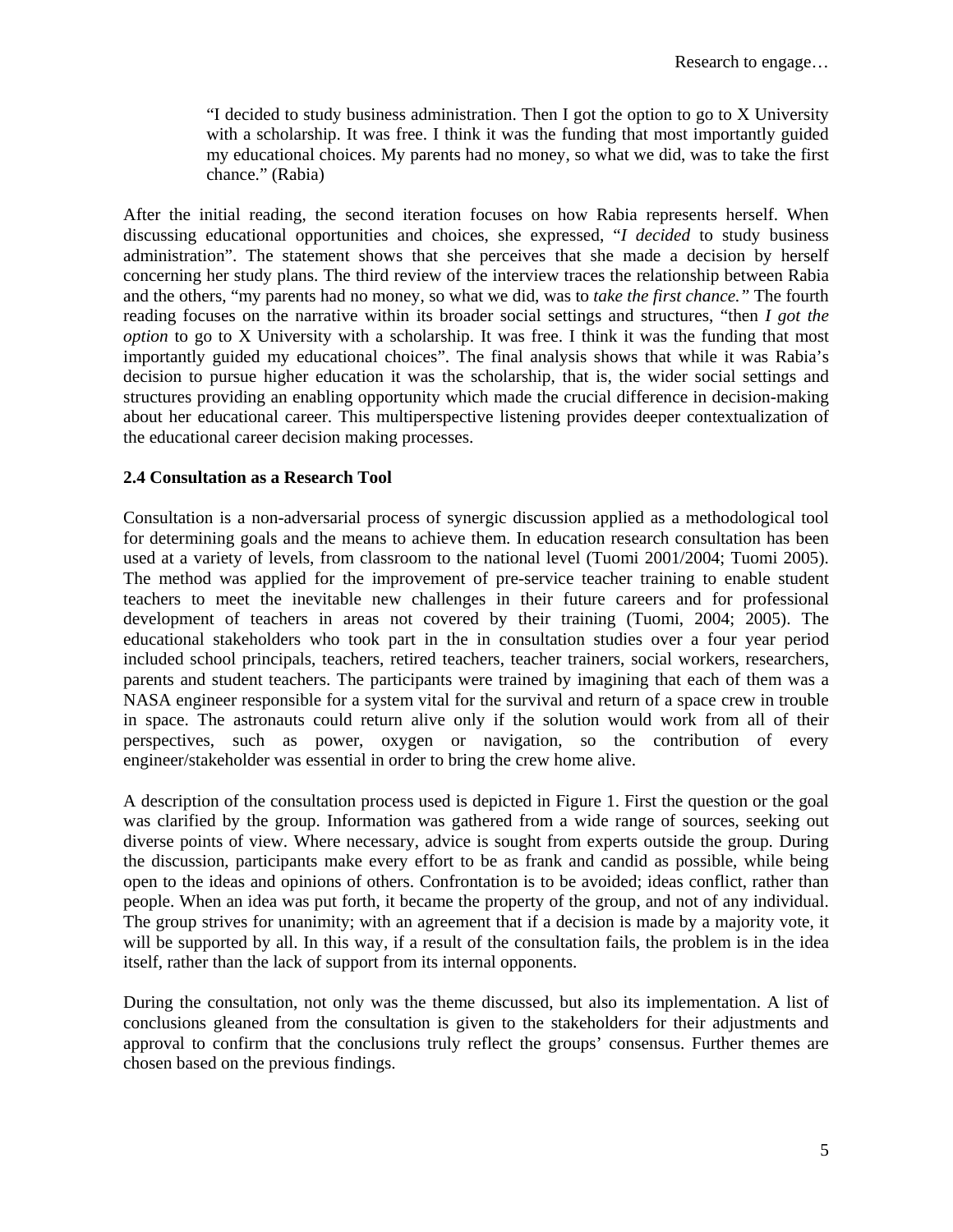

**Figure 1** Description of the consultation process

A number of critical areas were identified for which there was no information available. In these areas, the stakeholders themselves became involved in the creation of that knowledge. They were able to identify areas for development in pre-service training and professional teachers' needs and take part in meeting them. Use of the consultation method involving educational stakeholders from the ground provides an opportunity to bring a variety of perspectives to the table, identifying areas requiring attentions and responding to the need (Tuomi, 2004).

## **2.5 Communicative methods (research engagement in dialogue)**

In communicative research, team members engage in dialogue with the study participants and create opportunities for communicating, visualising and sharing views. Research engagement in dialogue is a process where researchers, together with study participants on the ground, discuss and analyse a topic requiring a new solution. After a consensus is reached, a draft strategy is produced and offered for a broader dialogue, among other groups of stakeholders and at a higher level of education decision-makers. A revised draft is introduced to the next level. The participatory strategy process is conducted from bottom to top, while more time and efforts are invested on the ground (Figure 2). Flecha (2011) and his research group developed the method based on Sen's (1999) capability approach to increase educational and social inclusion.

The communicative method is applied when researchers engage in dialogue with participants in community and different levels of the education system. One example of the research engagement is the participatory process for development of a federal level special needs education strategy to promote universal primary education and Education For All process that took place in Ethiopia during 2004–2007. Information was collected from a wide range of stakeholders. The findings were analysed and discussed with the stakeholders. After further analysis a draft strategy was compiled and shared with representatives of the education authorities at different levels, universities and teacher education institutions, civil society organizations and international partners. Finally, the participatory strategy process contributed to federal government level education sector development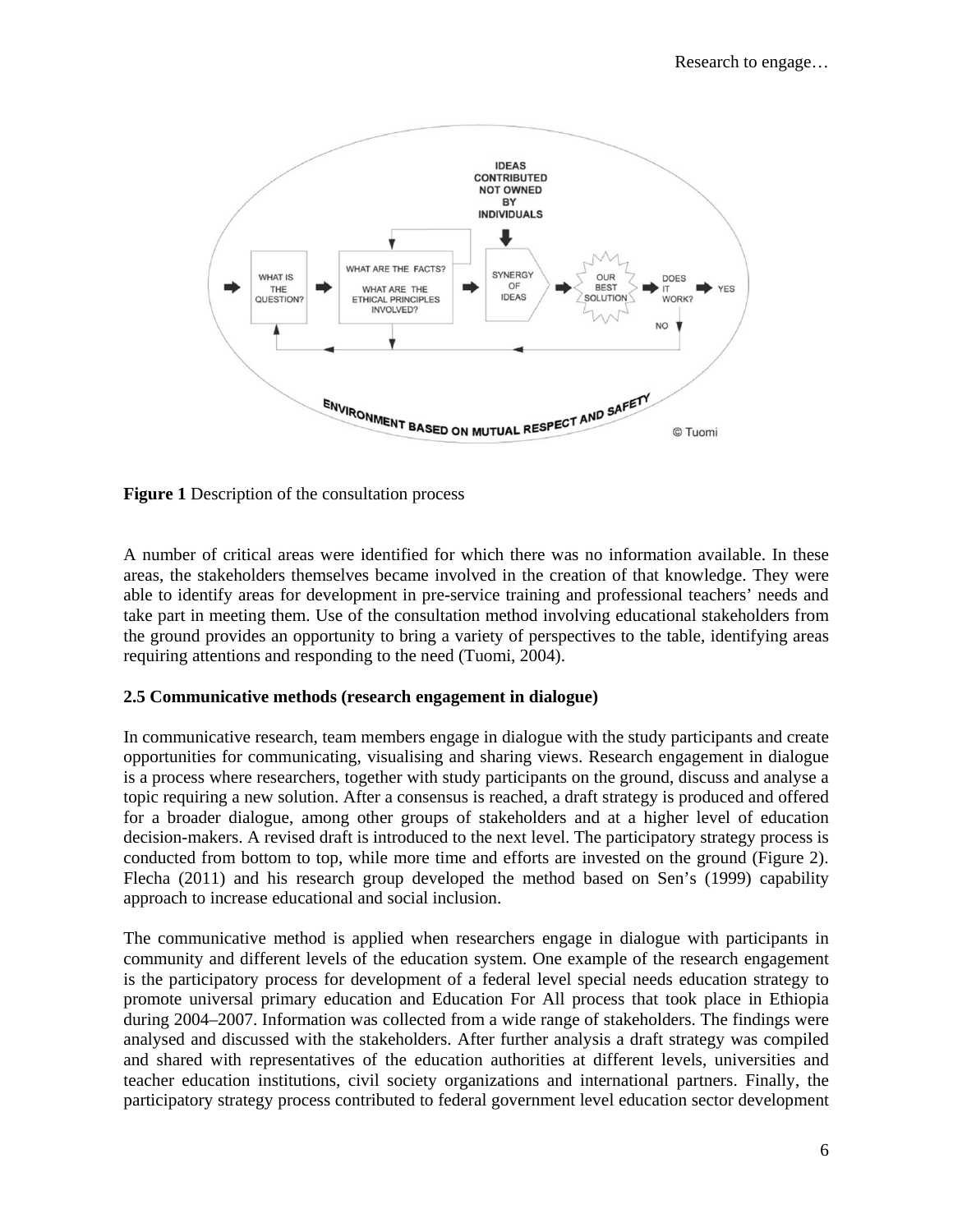plans (Ayana and Lehtomäki, 2006; UNESCO 2010; WHO 2011). One of the shortcomings of the participatory strategy design process in Ethiopia was the difficulty to reach communities at all levels, and in all corners of the vast country. Geopolitics and differences in the general decentralization process across the country challenged participation. Due to time limitations the process was made as participatory as possible.



**Figure 2** Research engagement in dialogue: inclusive and participatory strategy process

Research engagement in dialogue is a time-consuming approach. It requires the long-term commitment of both the participants and researchers as well. Social, cultural and political power relations may pose challenges for gaining access to participants on the ground, facilitating dialogue and reporting. The approach emphasises participation for changes on the ground and the inclusion of marginalised groups in particular (Aubert, 2011; Flecha, 2011).

## **3 An overview of the research methodologies to engage the voices on the ground**

In the research methods presented here, the process itself engages the voices of those on the ground, that is, people in their contexts, for enhancing the social sustainability in educational development. Engaging voices from many levels, however, does not come without difficulties. The challenges and costs of broadening the dialogue base must not outweigh the benefits. In this section we look at the strengths and weaknesses of the methodologies in relation to their potential for capturing and engaging the voices on the ground. These features are outlined in Table 1.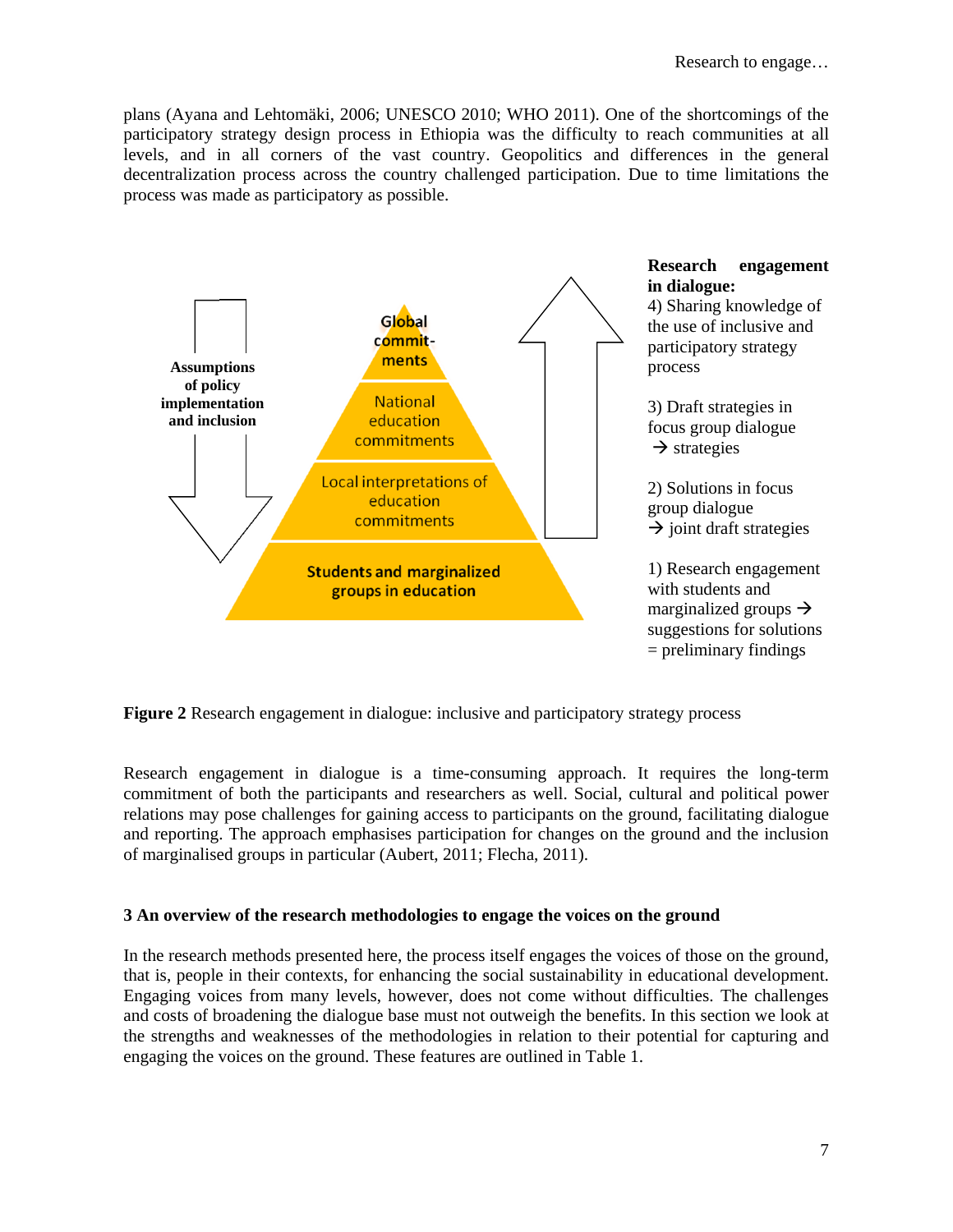| <b>Method</b>        | <b>Characteristics</b>           | <b>Strengths</b>                 | <b>Weaknesses</b>      |
|----------------------|----------------------------------|----------------------------------|------------------------|
| 1. Empathy-          | Respondents seen as              | Effective in capturing shared    | Does not enable        |
| <b>based stories</b> | competent members of their       | cultural meanings                | reliable study of      |
|                      | culture. They tell their stories |                                  | individual             |
|                      | of what may happen and why.      |                                  | experience.            |
| 2. Visual            | Power of photographs aiming      | Reveals less obvious features    | Does not capture the   |
| methods (photo       | for personal or social change,   | and transcend cultural           | dynamic aspect as in   |
| elicitations,        | to display one's identity, see   | barriers, possibility to revisit | video recordings,      |
| empowering           | reality through someone else's   | history                          | through whose eyes     |
| photographs,         | eyes                             |                                  | do we see the          |
| photo voice)         |                                  |                                  | photographs:           |
|                      |                                  |                                  | researcher's or        |
|                      |                                  |                                  | research participant's |
| 3. Voice-centred     | An analytical tool for           | Validates interpretations by     | A risk of over-        |
| method of data       | exercising reflexivity during    | incorporating reflexive          | simplifying the        |
| analysis (VCR)       | the interpretative stage(s) of   | observations and accounts        | complex process of     |
|                      | research.                        | explicitly in the analysis.      | voice representation.  |
| 4. Consultation      | A non-adversarial process of     | Employs the collaboration of     | Time is needed to      |
| (synergic, non-      | synergic discussion, to          | all actors in research to        | establish an           |
| confrontational      | identify and determine goals     | analyse and search for new       | environment of trust   |
| decision making)     | and the means to achieve         | solutions. Can iterate until     | so each involved in    |
|                      | them.                            | solutions are found and can      | the consultation is    |
|                      |                                  | respond to new changes.          | able to contribute     |
|                      |                                  |                                  | fully to the process   |
| 5.Communicative      | Researchers take part in         | Transparency throughout the      | Time-consuming         |
| methods              | dialogue that aims to improve    | research process. Bring          | approach, requires     |
| (research            | situation of participants and    | findings back to participants.   | the long-term          |
| engagement in        | share knowledge. Data            | Employ the collaboration of      | commitment of both     |
| dialogue)            | collected through                | stakeholders in research to      | the researchers and    |
|                      | participatory observations,      | analyse and search for new       | the participants       |
|                      | visualizations, photography      | solutions. Involves              |                        |
|                      | and communicative focus          | participants in decision-        |                        |
|                      | groups.                          | making.                          |                        |

**Table 1** Overview of the Research Methodologies to Engage Voices in the Educational Development Dialogue

Empathy-based stories have proved to be a methodological tool for generating rich and meaningful data on shared cultural meanings and also as a strategy to give voice to people whose voice may not otherwise be heard in research (Posti-Ahokas, 2012). Therefore, the potential of the method lies in finding new perspectives and inventing hypotheses. Photographs evoke information, feelings and memories. They clarify, emphasize and transfer powerful representations from the past to the present day. An increased use of photographs in research reflects the wider use of visual images in general and is related to the simplification of photographic technology. Further adaptations are needed to engage the research participants in the entire research process from data collection to coanalysis of the data. The VCR method is particularly valid for contextualising research data (Okkolin, 2012). There is a risk of oversimplification when representing voices and how interpretations are reached. Secondly, full awareness of all the contributing factors during the research process is not possible (Mauthner and Doucet, 2003). When exercising reflective analysis the researchers need to be aware of their own assumptions, and not consider it to be knowledge.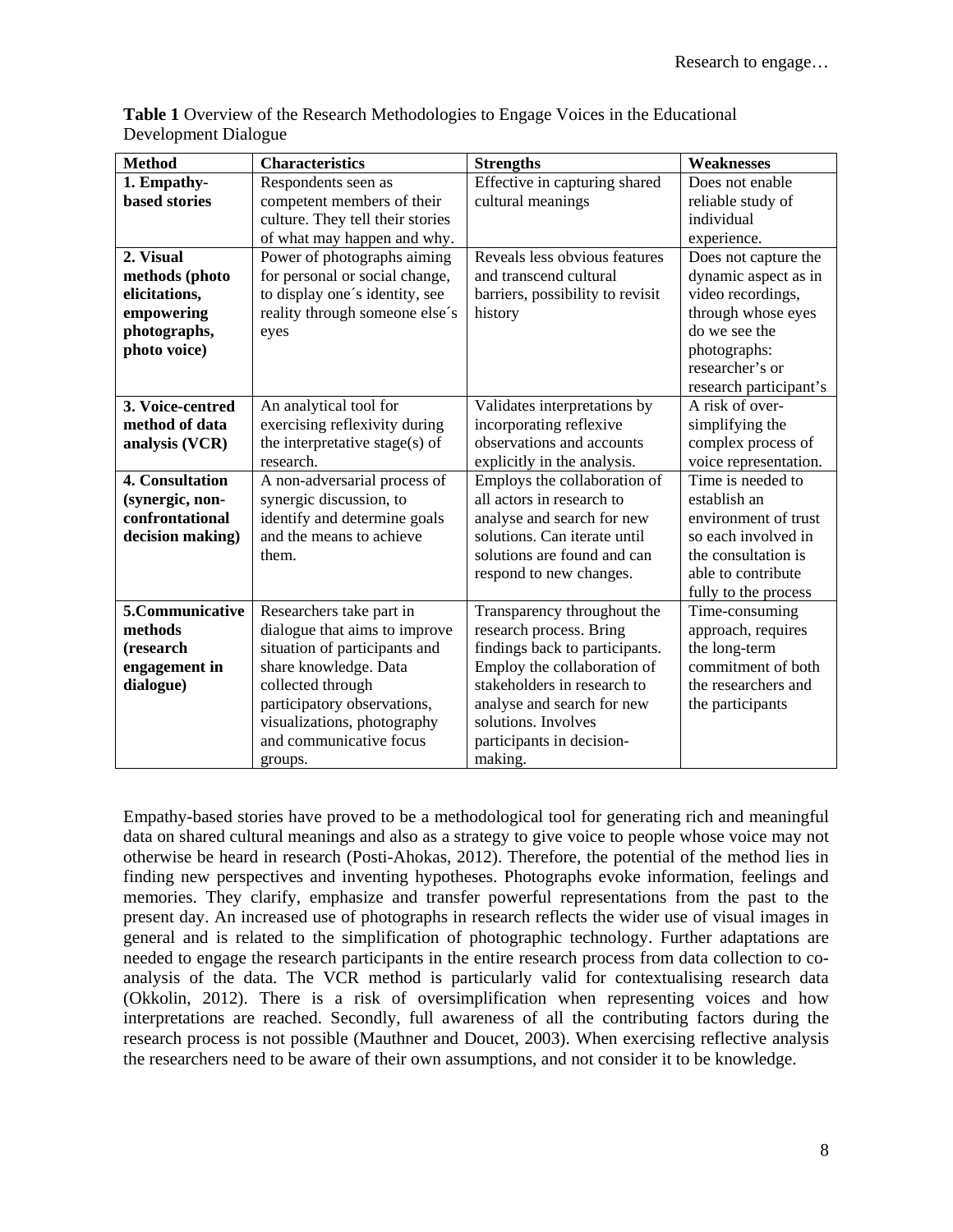Consultation requires an environment of trust among the stakeholders. A milieu is needed where each stakeholder can safely contribute to the process despite unpopular or unfamiliar perspectives. This takes time, particularly when bridging the gaps found from the micro to the macro level. The key advantage is that participating in research provides opportunities for empowerment and finding solutions to the problems people have identified through research (Anyon, 2009). At best, the communicative methods challenge existing structures. Children, adolescents and adults are actors and social agents who take part in the dialogue that aims to improve their lives. Aubert (2011) and Flecha (2011) emphasize intensifying the dialogue between the knowledge derived from the participating social agents and the international scientific community. The most challenging part of the process is the inclusion of the voices on the ground in the dialogue for defining and re-defining policies and goals and the established structures for their realization.

## **4 Some considerations when engaging voices on the ground**

In education system development, a participatory approach that includes voices of the stakeholders has proven to have potential for shared values and long-term commitment (ADEA 2012; Ayana and Lehtomäki, 2006; Flecha, 2011). However, research that aims to give voice to children, youth, students and marginalized groups may also create new challenges. Unrealistic expectations may arise, and more seriously, the process may threaten the situation of the participants and the researchers. By involving participants on the ground in inquiry and giving voice to the undervalued, under-represented or marginalized groups in a society may raise ethical concerns and even increase political risks to the participants. Questions concerning data collection, the availability of the data for third parties and limitations on the use of results or other elements of the research project may be inquired (Christians, 2005). Especially the use of images may contain culturally sensitive material in addition to legal issues concerning the use of photos in public media (Clark, et al. 2010; Kaplan et al. 2011). The cultural, social and economic differences of stakeholders and researchers can challenge the interpretation and contextualization of the findings.

Education is an element of politics and researchers need to be aware of it (Christians, 2005; Lincoln, 2005). In 2012, the Association for Development of Education in Africa called for enhancing the research capacity in Africa, strengthening national ownership and enhancing the connections between local and national levels of education planning (ADEA, 2012). In their efforts to show progress towards the international benchmarks governments may undermine the "national ownership of educational policy in their drive to implement the latest development orthodoxy" (King et al., 2007, 349). Therefore, it may be difficult to convince education policy-makers that, in addition to statistics, sustainable social development requires an understanding of the so-called "target groups" in their social and cultural contexts. The inclusion of the views, interpretations, meanings and aspirations of those on the ground completes the equation. Participatory inquiry empowers persons, students, teachers and communities thereby enhancing and complementing the quantitative approach. The target groups of education development are no longer objects but subjects and participants in the research that analyses their education and learning, so fundamental for their future and the situation in general on the ground.

In practical terms, actor-centred methods and participatory action research require the long-term involvement and commitment of all the stakeholders. Consequently, the inquiry processes take time, while educational outcomes emerge gradually. Appraisals and evaluations of immediate results seldom succeed in taking into consideration long-term societal impacts. While producing short-term results the methods presented here emphasise the long-term effects. Actor-centred methods, for example, give participants tools for grasping the context-dependent nature of their educational choices in the demanding transition phases (Janhonen-Abruquah, 2010; Okkolin, 2012;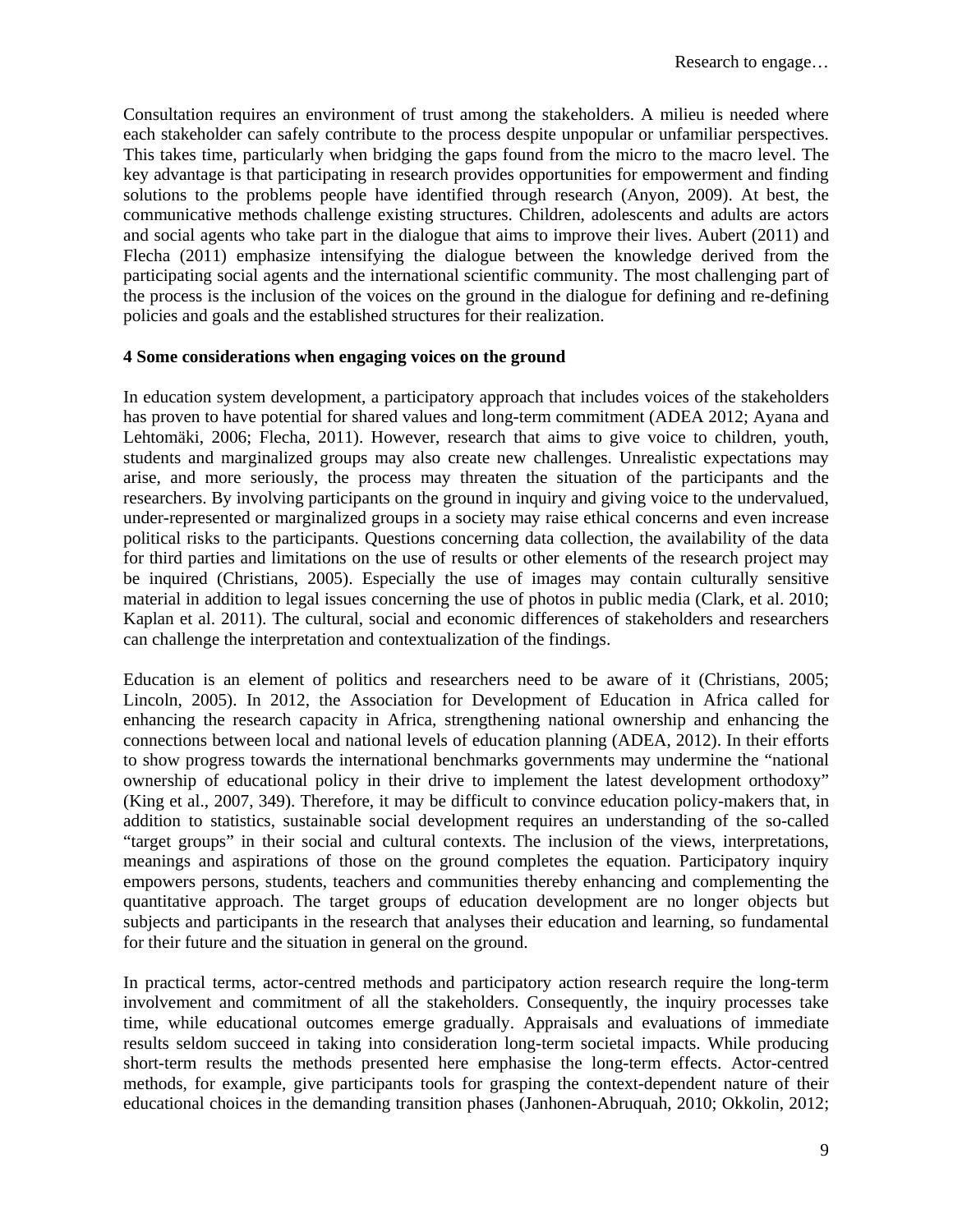Posti-Ahokas, 2012). In the process of consultation inquiry and communicative research engagement each phase of the research means change and, depending on the participants' views, development (Ayana and Lehtomäki, 2006; Tuomi, 2004). While this takes time, the results can be more sustainable and robust because the solutions have taken into consideration not only the global benchmarks but also, and most importantly, the situation on the ground. An example of the lack of the stakeholder engagement is found in the policies of some international agencies and income-rich countries which have guided the educational development in Sub-Saharan Africa, and ignored the existing community-level and indigenous knowledge (Breidlid, 2009; Preece 2013).

The latest European Report on Development (ERD, 2010) which discusses poverty, inequality, vulnerability and social protection with a focus on Sub-Saharan Africa, one of the most challenging areas in educational development and international cooperation proves this point. The report was produced through the collaborative efforts of promising, young, African scholars and their European counterparts and the sustained dialogue between researchers and other stakeholders (ERD, 2010). It provides the European Community, and the international community in general, with African interpretations of their current societal challenges, contextualized case studies and solutions for these processes. These results in social protection are based on a mixed-methods approach, so essential in educational development.

## **5 Conclusions**

This paper is part of the on-going discussion on the role of research in the field of international education and development and contributes to broadening approaches and methodological traditions, as suggested by McGrath (2013). Promoting the use of research methods by which the stakeholders' voices are included in the educational development dialogue adds valuable insights gleaned from qualitative research to the generally descriptive reports on changes, contextualizes educational development and enhances stakeholder involvement. Therefore, the more critically contextualized our knowledge and social understanding is, the better the real questions on the ground can be addressed. Issues such as marginalization, exclusion, high dropout rates and school curricula with low relevance require collaboration. Persons with a voice actively taking part and searching for solutions within their cultural and social contexts, form the basis for a successful Education For All (EFA) process and achievement of the Millennium Development Goals. Therefore, the stakeholders on the ground are essential not only for the realization of the readymade goals, but in the dialogue on the significance of the findings and, certainly, on the modifications or changes needed in the targets. The actor-centred methods and participatory action research methodologies presented here enable the, so-called, "target groups" of the EFA and MDGs to become engaged in the dialogue by bringing their cultural and social knowledge into the processes, from planning to evaluation. Furthermore, their voices are the factors needed in the *redefinition* of global, national and local educational development targets for EFA beyond 2015. Dialogical development enhances the ownership of education policy and implementation.

## **Acknowledgements**

The authors of this paper would like to thank Professor Fred Dervin, Department of Teacher Education, University of Helsinki, for his comments on a preliminary version of the manuscript.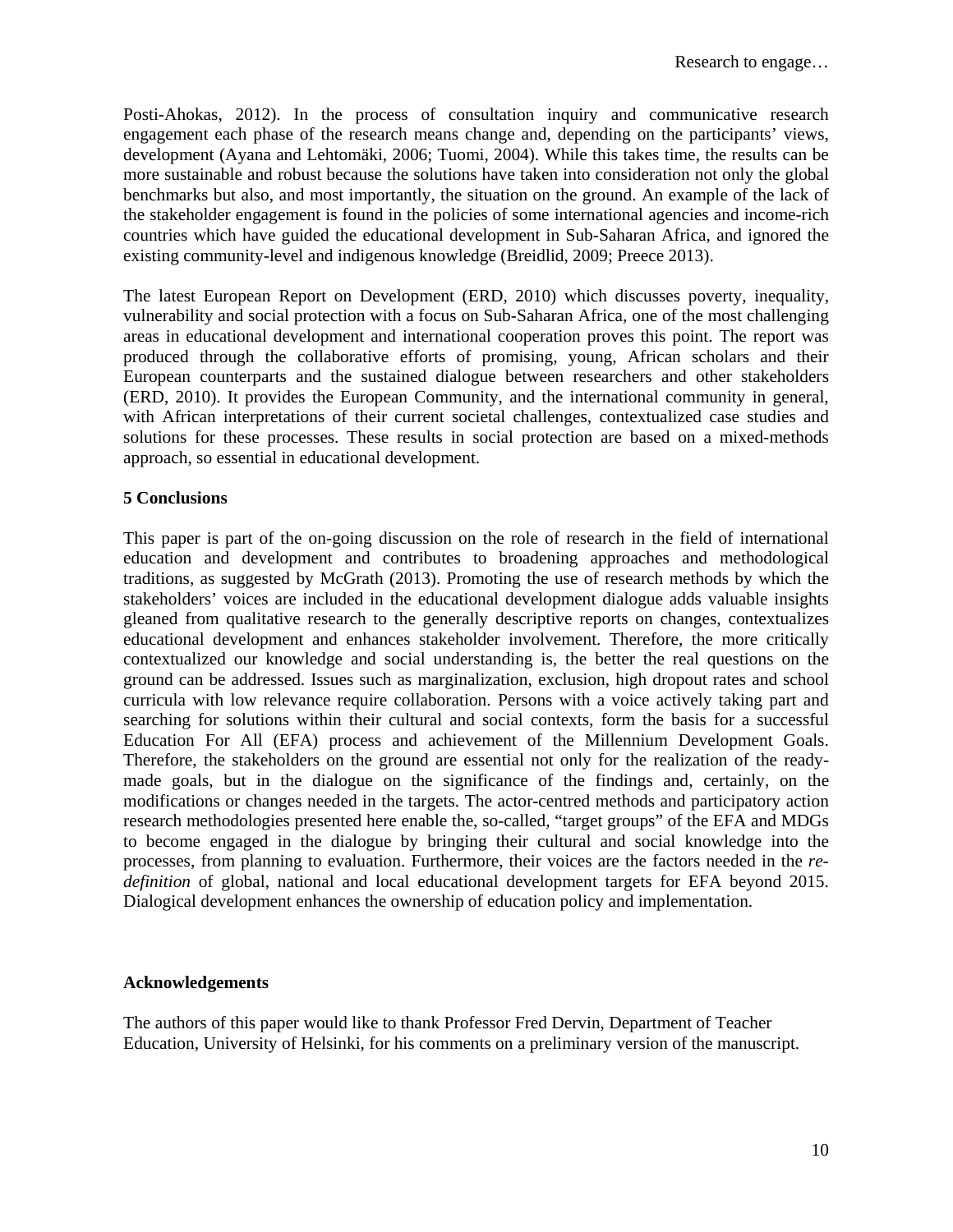#### **References**

- ADEA, 2012. Association for Development of Education in Africa. Triennale 'Promoting Critical Knowledge, Skills and Qualifications for sustainable development in Africa: How to design and implement an effective response by education and training systems'. www.adeanet.org
- Amundsen, C., Wilson, M., 2012. Are we asking the right questions? A conceptual review of the educational development literature in higher education. Review of Educational Research, 82 (1), 90–126.
- Anyon, J., 2009. Introduction: Critical social theory, educational research, and intellectual agency. In Anyon, J., Dumas, M., Linville, D., Nolan, K., Perez, M., Tuck, E., Weiss, J. (Eds.), Theory and Educational Research: Toward Critical Social Explanation. New York: Routledge, pp. 1–23.
- Aubert, A., 2011. Moving beyond social exclusion through dialogue. International Studies in Sociology of Education, Special Issue: Education for Social Inclusion, 21 (1), 63–75.
- Ayana, A., Lehtomäki, E., 2006. Including special needs education services in the federal level education sector development program in Ethiopia: Process, strategic priorities and implications. In: Savolainen, H., Matero, M, Kokkala, H. (Eds.), When Education For All Means All: Experiences in Three African Countries with EFA and Children with Disabilities. (pp. 69–82). Ministry for Foreign Affairs. Finland. Development Policy Information Unit. Elements for Discussion. (http://www.formin.fi/public)
- Breidlid, A., 2009. Culture, indigenous knowledge systems and sustainable development: A critical view of education in an African context. International Journal of Educational Development, 29 (2), 140–148.
- Brown, L.M., 1997. Performing feminities: listening to white working-class girls in rural Maine. Journal of Social Issues 53, 683-701.
- Bruner, J. S., 1987. Life as Narrative. Social Research, 54 (1), 11–32.
- Bruner, J. S., 1986. Actual Minds, Possible Worlds. Cambridge, MA: Harvard University Press.
- Byrne, A., Canavan, J., Millar, M., 2007. Participatory research and the voice-centered relational method of data analysis: is it worth it? International Journal of Social Research Methodology, 12 (1), 67–77.
- Clark, A., Prosser, J., Wiles, R., 2010. Ethical issues in image-based research. Arts and Health, 2 (1), 81–93.

Christians, C.G., 2005. Ethics and Politics in qualitative research. In N.K. Denzin, Y.S. Lincoln (eds.) The SAGE Handbook of Qualitative Research (third edition). Thousand Oaks, CA: Sage, pp. 139–164.

- Crossley, M., 2008. Bridging cultures and traditions for educational and international development: comparative research, dialogue and difference. International Journal of Comparative Education, 51 (3- 4), 319–336.
- Crossley, M., Watson, K., 2011. Comparative and international education: policy transfer, context sensitivity and professional development. In Furlong, J., Lawn, M. (Eds.) Disciplines of Education, their role in the future of education research. London: Routledge, pp. 103–121.
- Emmel, N., Clark, A., 2009. The Methods Used in Connected Lives: Investigating Networks, Neighbourhoods and Communities. NCRM Working Paper. National Centre for Research Methods.
- Eskola, A., Kihlström, A., 1988. Blind Alleys in Social Psychology: A Search for Ways Out. Amsterdam: North-Holland.
- Eskola, J., 1998. Eläytymismenetelmä sosiaalitutkimuksen tiedonhankintamenetelmänä [The Method of Empathy-Based Stories as a Method of Acquiring Data in Social Research]. Tampere University. Tampere: TAJU.
- ERD, 2010. The European Report on Development. Social Protection for Inclusive Development. European University Institute, Mobilising European Research for Development Policies. http://erd.eui.eu/about-2/.
- Finch, J., 2007. Displaying families. Sociology, 41 (1), 65–81.
- Flecha, R., 2011. The dialogic sociology of education. International Studies in Sociology of Education, Special Issue: Education for Social Inclusion, 21 (1), 7–20.
- Foster, J., Addy, N.A., Samoff, J., 2012. Crossing borders: Research in comparative and international education. International Journal of Educational Development, 32, 711–732.
- Ginsburg, G. P., 1979. The effective use of role-playing in social psychological research. In G.P. Ginsburg (Ed.) Emerging Strategies in Social Psychological Research (pp. 117–154). Chichester: Wiley.
- Gold, S. J., 2004. Using photography in studies of immigrant communities. The American Behavioral Scientist. ABI/INFORM Global. 47 (12), 1551–1571.
- Harper, D., 2002. Talking about pictures: a case for photo elicitation. Visual Studies, 17 (1), 13–26.